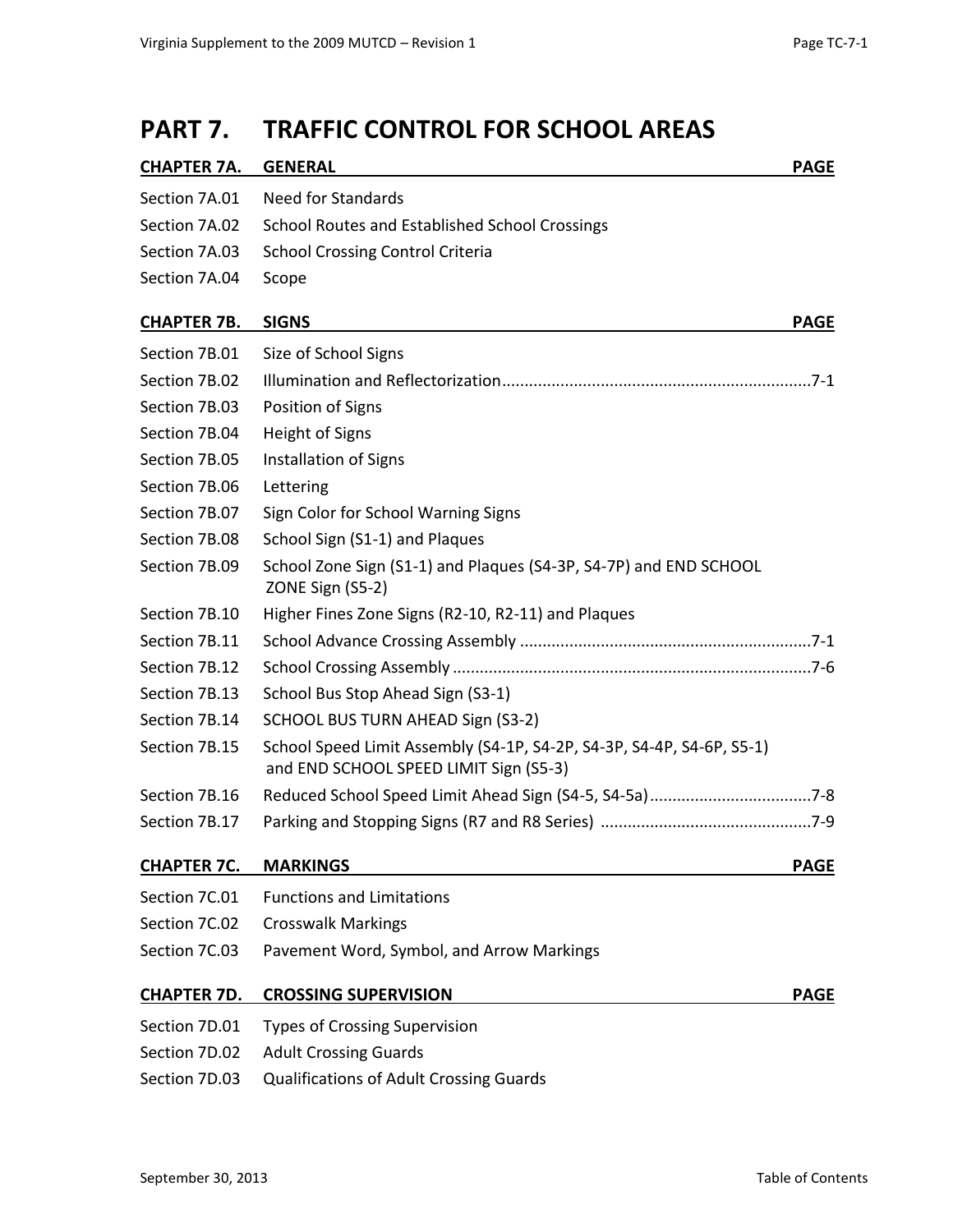[Section 7D.04](http://mutcd.fhwa.dot.gov/htm/2009/part7/part7d.htm#section7D04) Uniform of Adult Crossing Guards

[Section 7D.05](http://mutcd.fhwa.dot.gov/htm/2009/part7/part7d.htm#section7D05) Operating Procedures for Adult Crossing Guards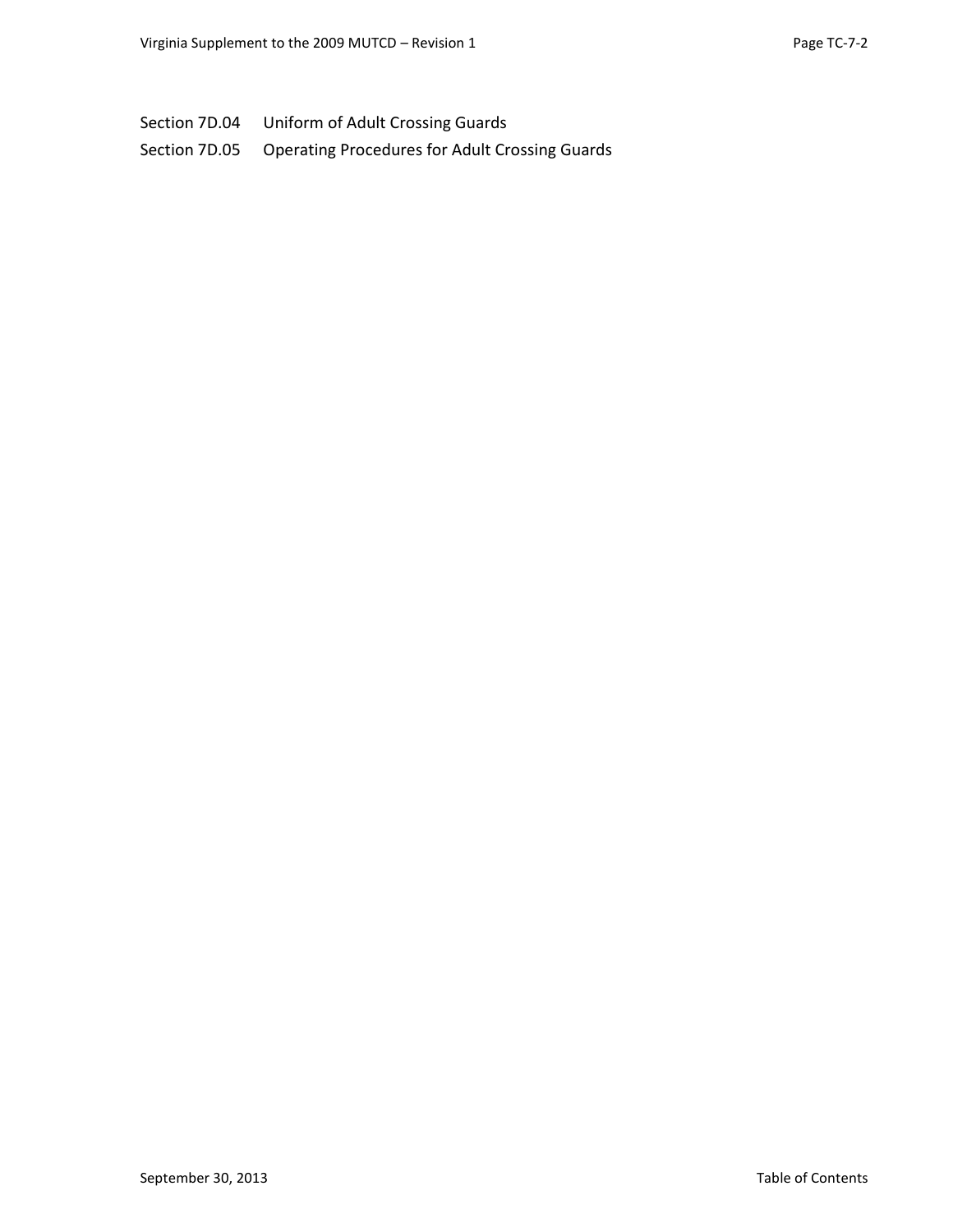# **PART 7 TRAFFIC CONTROL FOR SCHOOL AREAS**

# **CHAPTER 7B. SIGNS**

### **Section 7B.01 Size of School Signs**

#### **Standard:**

- 01 **Except as provided in Section 2A.11 of this Supplement, the sizes of signs and plaques to be used on conventional roadways in school areas shall be as shown in Table 7B-1(VA) in this Supplement.**
- 02 **The sizes in the Conventional Road column shall be used unless engineering judgment determines that a minimum or oversized sign size would be more appropriate.**
- 03 **The sizes in the Minimum column shall be used only where traffic volumes are low and speeds are 30 mph or lower, as determined by engineering judgment.**
- 04 **The sizes in the Oversized column shall be used on expressways.**

#### *Guidance:*

05 *The sizes in the Oversized column should be used on roadways that have four or more lanes with posted speed limits of 40 mph or higher.*

#### Option:

- 06 The sizes in the Oversized column may also be used at other locations that require increased emphasis, improved recognition, or increased legibility.
- 07 Signs and plaques larger than those shown in Table 7B-1(VA) in this Supplement may be used (see Section 2A.11 of this Supplement).

### **Section 7B.11 School Advance Crossing Assembly**

#### **Standard:**

- 01 **The School Advance Crossing assembly (see Figure 7B-1(VA) in this Supplement) shall consist of a School (S1-1) sign supplemented with an AHEAD (W16-9P) plaque or an XX FEET (W16-2P or W16-2aP) plaque.**
- 02 **Except as provided in Paragraph 3, a School Advance Crossing assembly shall be used in advance (see Table 2C-4 for advance placement guidelines) of the first School Crossing assembly (see Section 7B.12 of this Supplement) that is encountered in each direction as traffic approaches a school crosswalk (see Figure 7B-4).**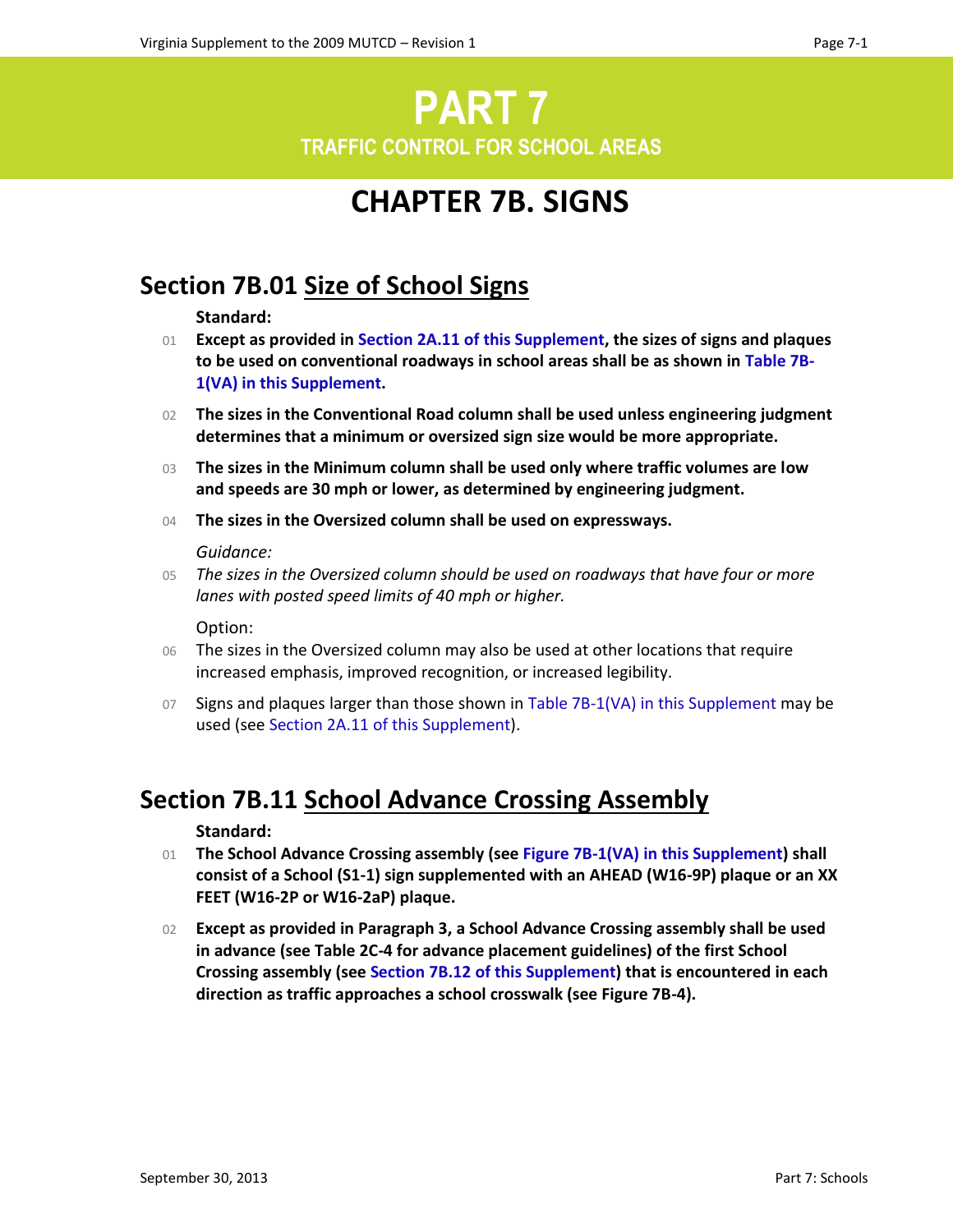# **Table 7B-1 (VA). School Area Sign and Plaque Sizes**

| Sign                                              | Sign<br><b>Designation</b>   | <b>Section</b>            | <b>Conventional</b><br>Road | <b>Minimum</b> | Oversized      |
|---------------------------------------------------|------------------------------|---------------------------|-----------------------------|----------------|----------------|
| School                                            | $S1-1$                       | 7B.08                     | 36 x 36                     | $30 \times 30$ | 48 x 48        |
| School Bus Stop Ahead                             | $S3-1$                       | 7B.13                     | $36 \times 36$              | $30 \times 30$ | 48 x 48        |
| School Bus Turn Ahead                             | $S3-2$                       | 7B.14                     | 36 x 36                     | $30 \times 30$ | 48 x 48        |
| <b>Reduced School Speed</b><br><b>Limit Ahead</b> | S4-5, S4-5a                  | 7B.16                     | 36 x 36                     | 30 x 30        | 48 x 48        |
| School Speed Limit XX<br>When Flashing            | $S5-1$                       | 7B.15                     | 24 x 48                     |                | 36 x 72        |
| End School Zone                                   | $S5-2$                       | 7B.09                     | 24 x 30                     |                | 36 x 48        |
| End School Speed Limit                            | $S5-3$                       | 7B.15                     | 24 x 30                     |                | 36 x 48        |
| In-Street Ped Crossing                            | R1-6, R1-6a,<br>R1-6b, R1-6e | 7B.11,<br>7B.12           | $12 \times 36$              |                |                |
| Speed Limit (School Use)                          | $R2-1$                       | 7B.15                     | 24 x 30                     |                | 36 x 48        |
| Begin Higher Fines Zone                           | R <sub>2</sub> -10           | 7B.10                     | 24 x 30                     |                | 36 x 48        |
| End Higher Fines Zone                             | R <sub>2</sub> -11           | 7B.10                     | 24 x 30                     |                | 36 x 48        |
| X:XX to X:XX AM<br>X:XX to X:XX PM                | <b>S4-1P</b>                 | 7B.15                     | $24 \times 10$              |                | 36 x 18        |
| When Children Are Present                         | <b>S4-2P</b>                 | 7B.15                     | 24 x 10                     |                | 36 x 18        |
| School                                            | S4-3P                        | 7B.09,<br>7B.15           | 24 x 8                      |                | 36 x 12        |
| When Flashing                                     | <b>S4-4P</b>                 | 7B.15                     | $24 \times 10$              |                | 36 x 18        |
| Mon-Fri                                           | S4-6P                        | 7B.15                     | 24 x 10                     |                | 36 x 18        |
| All Year                                          | <b>S4-7P</b>                 | 7B.09                     | 24 x 12                     |                | $30 \times 18$ |
| Fines Higher                                      | <b>R2-6P</b>                 | 7B.10                     | 24 x 18                     |                | 36 x 24        |
| XX Feet                                           | W16-2P                       | 7B.08                     | 24 x 18                     |                | 30 x 24        |
| XX Ft                                             | W16-2aP                      | 7B.08                     | 24 x 12                     |                | 30 x 18        |
| <b>Turn Arrow</b>                                 | W16-5P                       | 7B.08,<br>7B.09,<br>7B.11 | 24 x 12                     |                | 30 x 18        |
| <b>Advance Turn Arrow</b>                         | W16-6P                       | 7B.08,<br>7B.09,<br>7B.11 | 24 x 12                     |                | 30 x 18        |
| Diagonal Arrow                                    | W16-7P                       | 7B.12                     | 24 x 12                     |                | 30 x 18        |

 $\boldsymbol{\mathsf{N}}$ 

W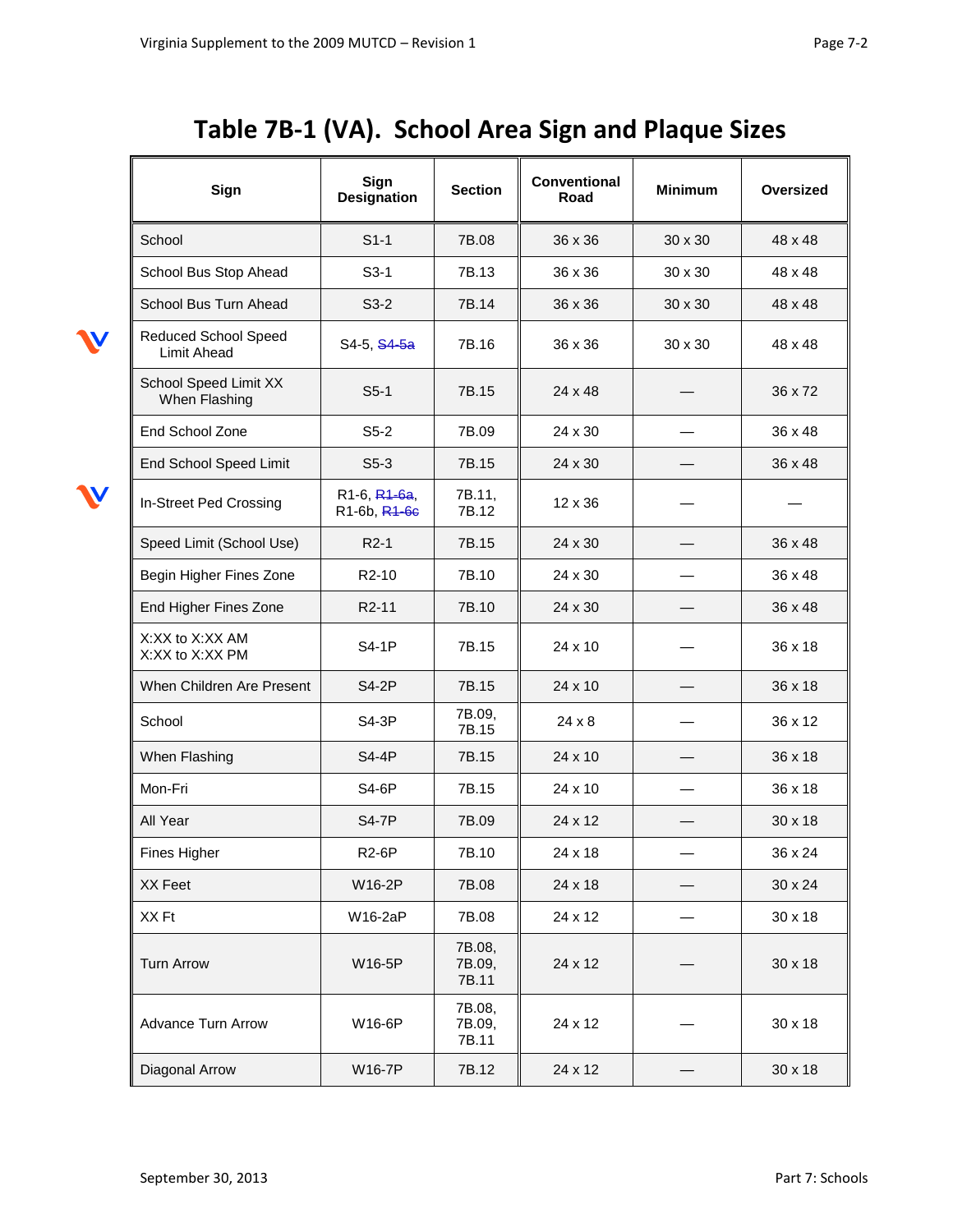| Sign                                                                                             | Sign<br><b>Designation</b> | <b>Section</b> | Conventional<br>Road | <b>Minimum</b> | Oversized      |  |  |  |
|--------------------------------------------------------------------------------------------------|----------------------------|----------------|----------------------|----------------|----------------|--|--|--|
| Diagonal Arrow (optional<br>size)                                                                | W16-7P                     | 7B.12          | $21 \times 15$       |                |                |  |  |  |
| Ahead                                                                                            | W16-9P                     | 7B.11          | $24 \times 12$       |                | $30 \times 18$ |  |  |  |
| <b>Virginia Specific Signs</b>                                                                   |                            |                |                      |                |                |  |  |  |
| <b>STATE LAW STOP FOR</b><br><b>SCHOOL BUS LOADING</b><br><b>OR UNLOADING</b><br><b>CHILDREN</b> | $SO-V1$                    | 7B.17          | 48 x 48              |                |                |  |  |  |

Note: 1. Larger sizes may be used when appropriate

2. Dimensions are shown in inches and are shown as width x height

3. Minimum sign sizes for multi-lane conventional roads shall be as shown in the Conventional Road column

#### Option:

- 03 The School Advance Crossing assembly may be omitted (see Figure 7B-5) where a School Zone (S1-1) sign (see Section 7B.09 of the MUTCD) is installed to identify the beginning of a school zone in advance of the School Crossing assembly.
- 04 If a school crosswalk is located on a cross street in close proximity to an intersection, a School Advance Crossing assembly with a supplemental arrow (W16-5P or W16-6P) plaque may be installed on each approach of the street or highway to warn road users making a turn onto the cross street that they will encounter a school crosswalk soon after making the turn.
- 05 A 12-inch reduced size in-street School (S1-1) sign (see Figure 7B-6(VA) in this Supplement), installed in compliance with the mounting height and special mounting support requirements for In-Street Pedestrian Crossing (R1-6) signs (see Section 2B.12 of this Supplement), may be used in advance of a school crossing to supplement the postmounted school warning signs. A 12 x 6-inch reduced size AHEAD (W16-9P) plaque may be mounted below the reduced size in-street School (S1-1) sign.

#### Support:

06 The Code of Virginia § 46.2-924 requires that drivers at crosswalks yield the right-of-way to pedestrians crossing the highway. The Standard statement in Section 2B.12 of the National MUTCD permits the use of the Stop for Pedestrians (R1-6a and R1-9a) signs only if state law specifically requires the driver to stop for a pedestrian in a crosswalk. As The Code of Virginia does not require a driver to stop, the R1-6a and R1-9a signs cannot be utilized.

#### **Standard:**

07 **The R1-6a In Street Pedestrian Crossing sign shall not be used (see Section 2B.12 of this Supplement).** 

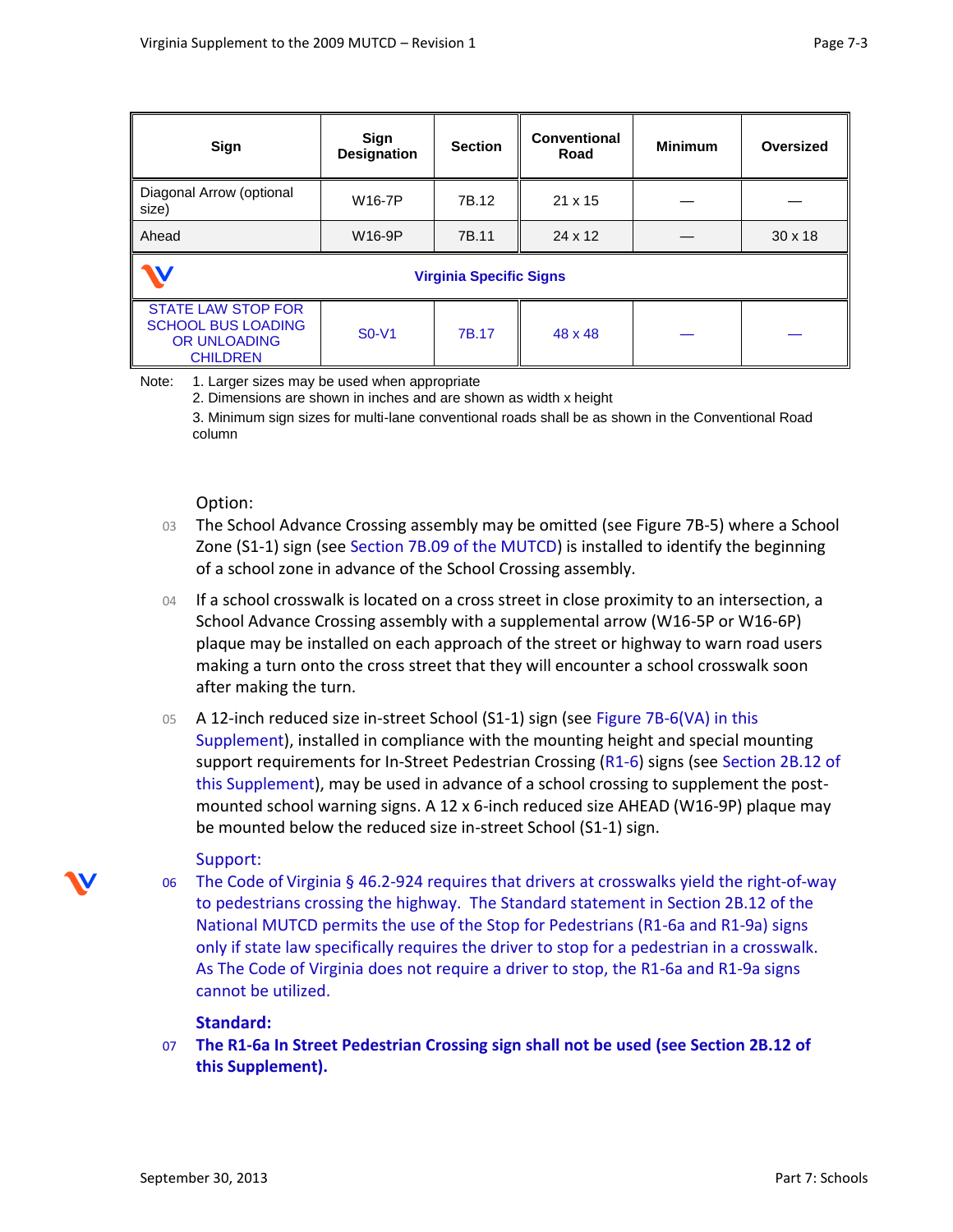#### Option:

08 If used, the R1-6 In Street Pedestrian Crossing sign may omit the legend STATE LAW (see Section 2B.12 of this Supplement).

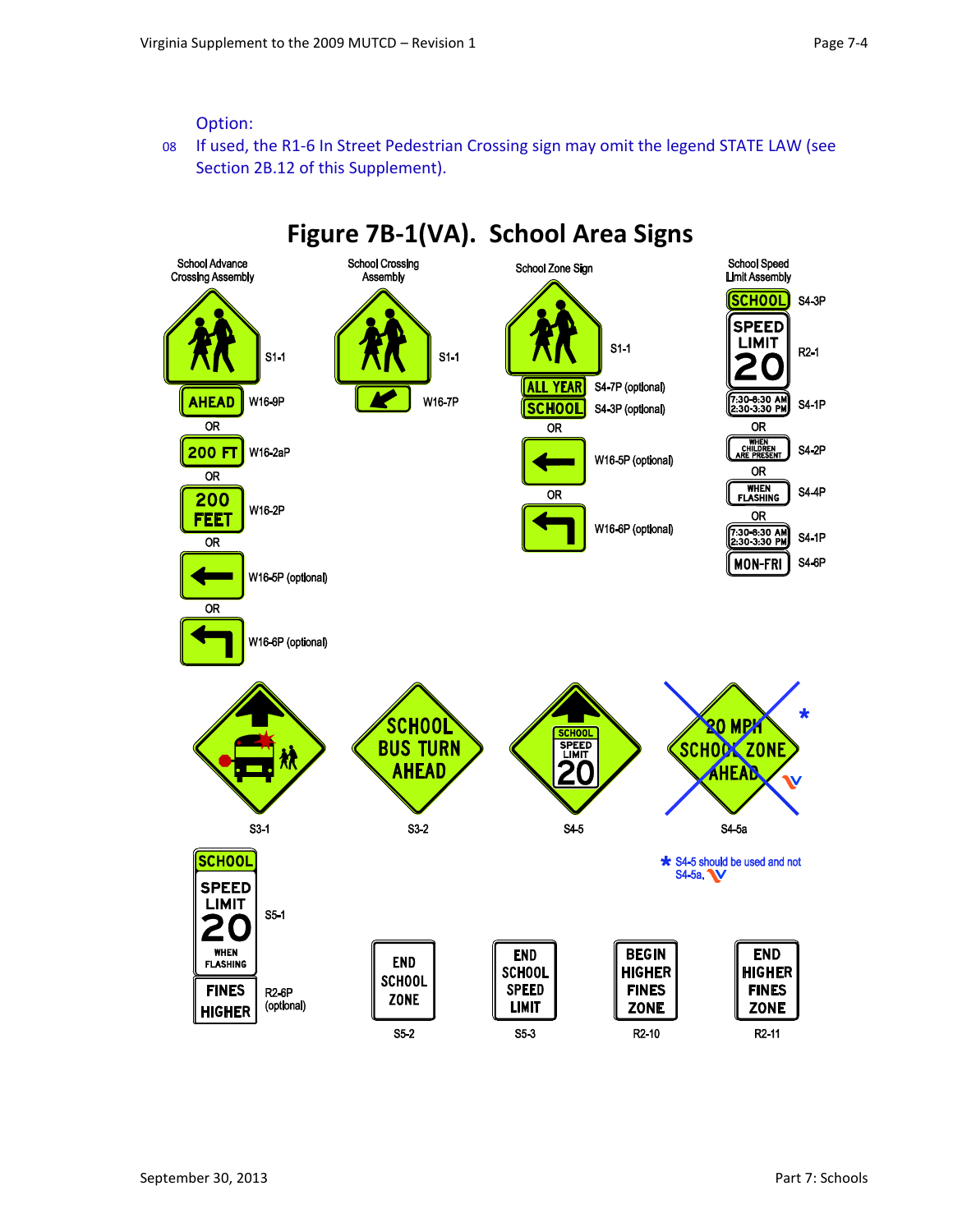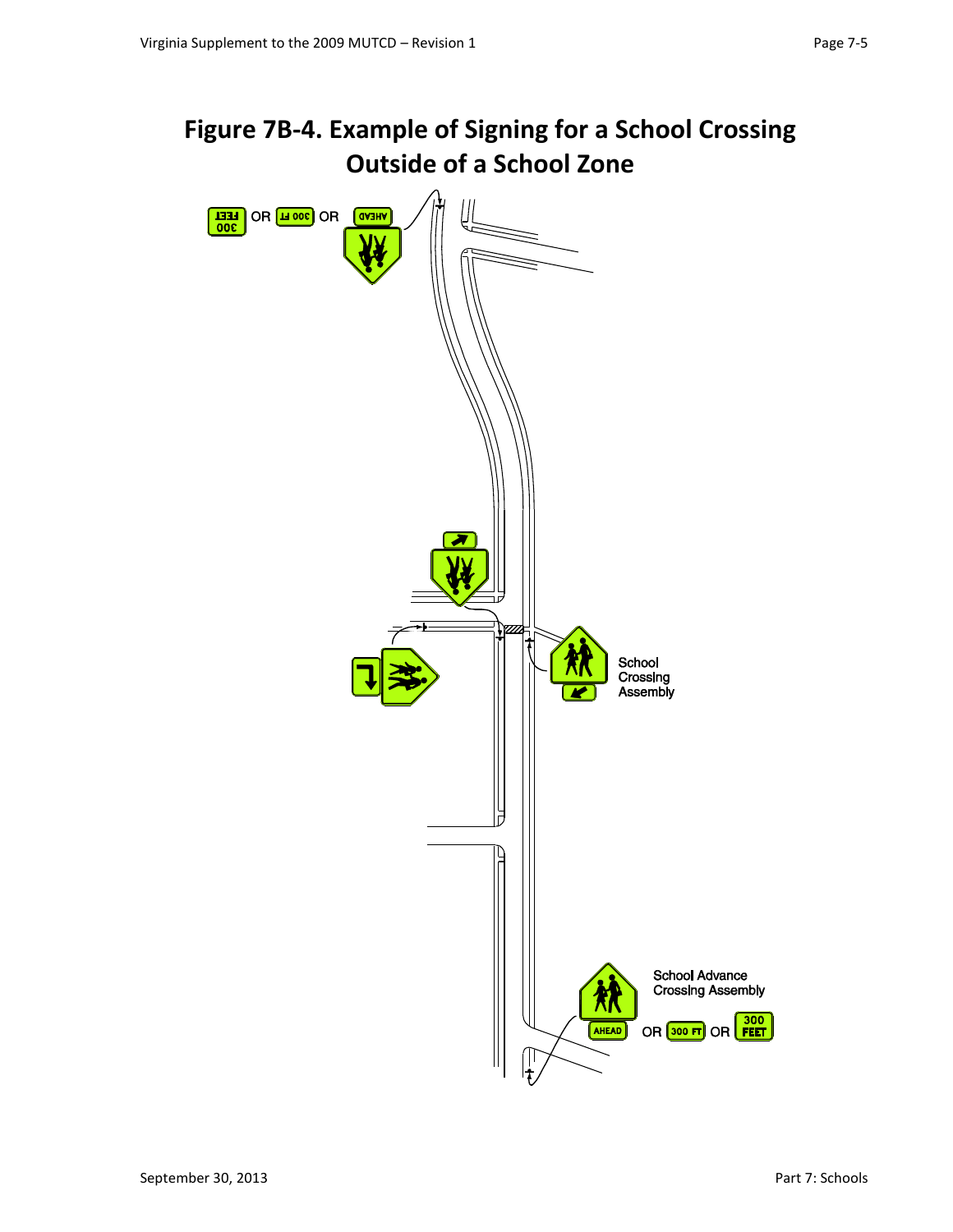### **Section 7B.12 School Crossing Assembly**

#### **Standard:**

- 01 **If used, the School Crossing assembly (see Figure 7B-1(VA) in this Supplement) shall be installed at the school crossing (see Figures 7B-4 and 7B-5), or as close to it as possible, and shall consist of a School (S1-1) sign supplemented with a diagonal downward pointing arrow (W16-7P) plaque to show the location of the crossing.**
- 02 **The School Crossing assembly shall not be used at crossings other than those adjacent to schools and those on established school pedestrian routes.**
- 03 **The School Crossing assembly shall not be installed on approaches controlled by a STOP or YIELD sign.**

#### Option:

04 The In-Street Pedestrian Crossing (R1-6) sign (see Section 2B.12 of this Supplement and Figure 7B-6(VA) in this Supplement) or the In-Street Schoolchildren Crossing (R1-6b) sign (see Figure 7B-6(VA) in this Supplement) may be used at unsignalized school crossings. If used at a school crossing, a 12 x 4-inch SCHOOL (S4-3P) plaque (see Figure 7B-6(VA) in this Supplement) may be mounted above the sign. The STATE LAW legend on the R1-6 and R1-6b signs may be omitted.

#### Support:

05 The Code of Virginia § 46.2-924 requires that drivers at crosswalks yield the right-of-way to pedestrians crossing the highway. The Standard statement in Section 2B.12 of the National MUTCD permits the use of the Stop for Pedestrians (R1-6a) sign only if state law specifically requires the driver to stop for a pedestrian in a crosswalk. As the Code of Virginia does not require a driver to stop, the R1-6a, and by extension, R1-6c signs, cannot be utilized.

#### **Standard:**

06 **The R1-6a In Street Pedestrian Crossing and R1-6c In-Street Schoolchildren Crossing signs shall not be used (see Section 2B.12 of this Supplement).** 

#### Option:

07 A 12-inch reduced size in-street School (S1-1) sign (see Figure 7B-6(VA) in this Supplement) may be used at an unsignalized school crossing instead of the In-Street Pedestrian Crossing (R1-6) or the In-Street Schoolchildren Crossing (R1-6b) sign. A 12 x 6-inch reduced size diagonal downward pointing arrow (W16-7P) plaque may be mounted below the reduced size in-street School (S1-1) sign.

#### **Standard:**

- 08 **If an In-Street Pedestrian Crossing sign, an In-Street Schoolchildren Crossing sign, or a reduced size in-street School (S1-1) sign is placed in the roadway, the sign support shall comply with the mounting height and special mounting support requirements for In-Street Pedestrian Crossing (R1-6) signs (see Section 2B.12 of this Supplement).**
- 09 **The In-Street Pedestrian Crossing sign, the In-Street Schoolchildren Crossing sign, the Overhead Pedestrian Crossing sign, and the reduced size in-street School (S1-1) sign shall not be used at signalized locations.**

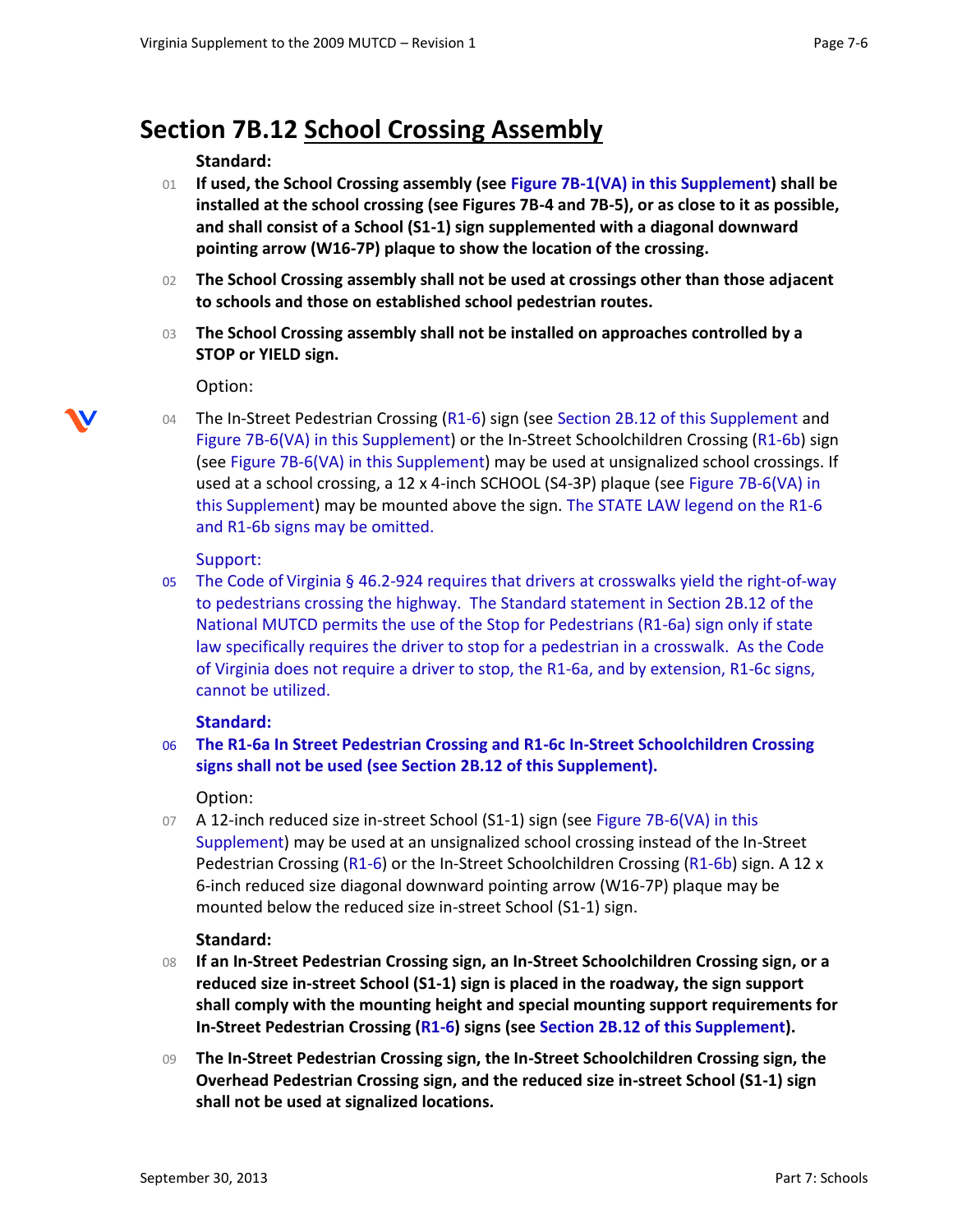## **Figure 7B-5. Example of Signing for a School Zone with a School Speed Limit and a School Crossing**

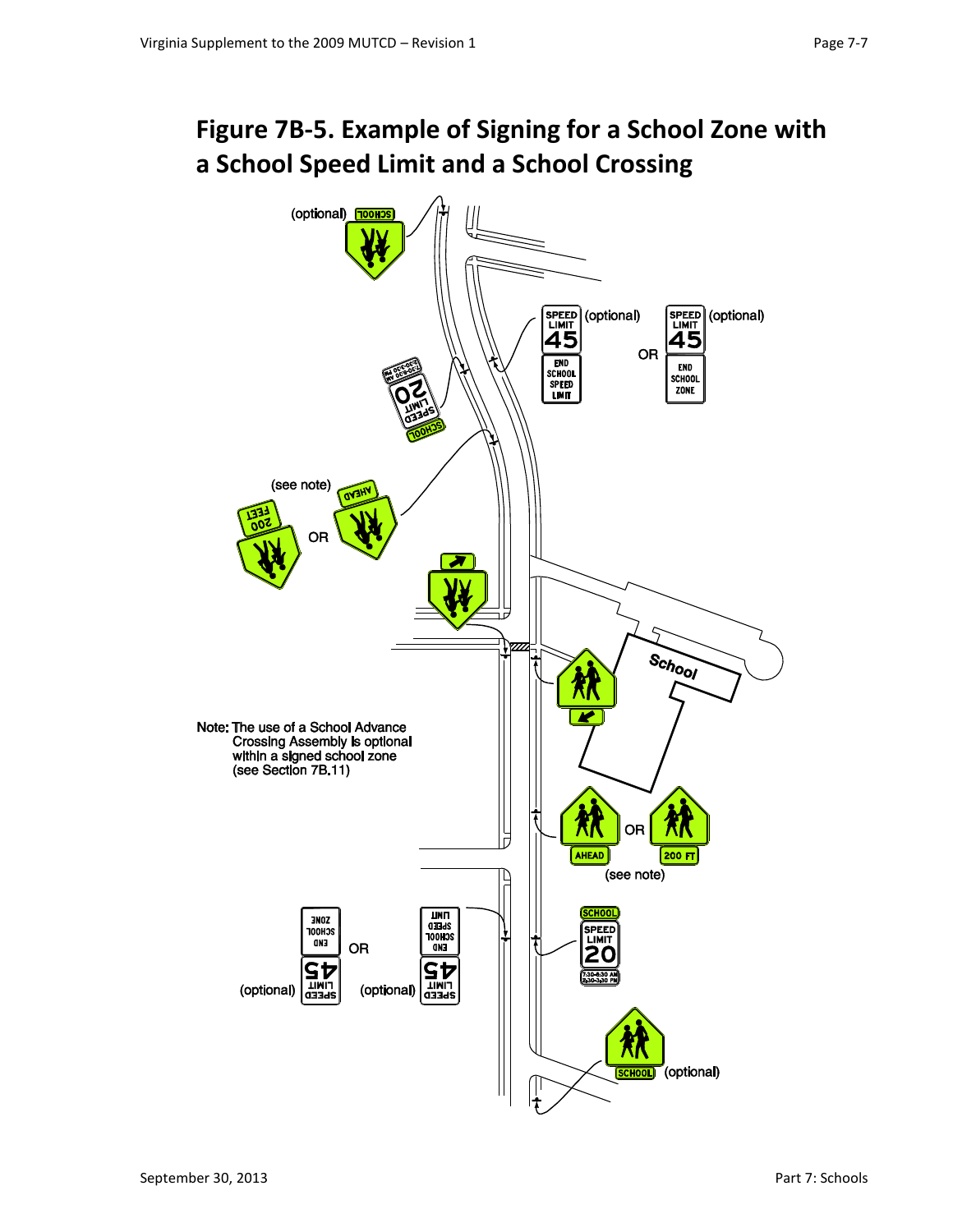## **Figure 7B-6(VA). In-Street Signs in School Areas**



# **Section 7B.16 Reduced School Speed Limit Ahead Sign (S4-5, S4-5a)**

#### *Guidance:*

01 *A Reduced School Speed Limit Ahead (S4-5) sign (see Figure 7B-1(VA) in this Supplement) should be used to inform road users of a reduced speed zone where the speed limit is being reduced by more than 10 mph, or where engineering judgment indicates that advance notice would be appropriate. If used, the symbolic Reduced School Speed Limit Ahead (S4-5) sign should be used and the text Reduced School Speed Limit Ahead sign (S4-5a) sign should not be used.*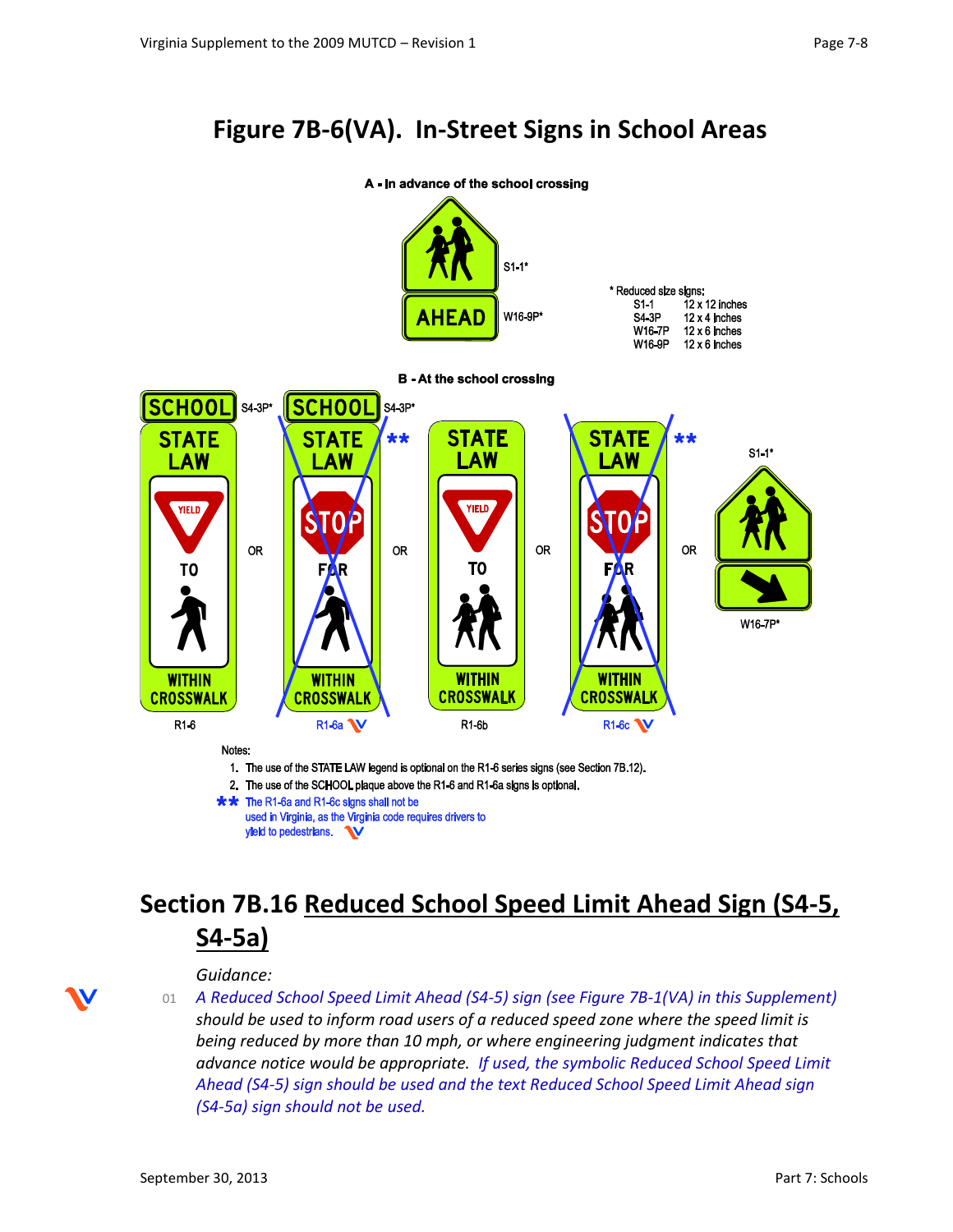**Standard:**

- 02 **If used, the Reduced School Speed Limit Ahead sign shall be followed by a School Speed Limit sign or a School Speed Limit assembly.**
- 03 **The speed limit displayed on the Reduced School Speed Limit Ahead sign shall be identical to the speed limit displayed on the subsequent School Speed Limit sign or School Speed Limit assembly.**

### **Section 7B.17 Parking and Stopping Signs (R7 and R8 Series)**

Option:

01 Parking and stopping regulatory signs may be used to prevent parked or waiting vehicles from blocking pedestrians' views, and drivers' views of pedestrians, and to control vehicles as a part of the school traffic plan.

Support:

- 02 Parking signs and other signs governing the stopping and standing of vehicles in school areas cover a wide variety of regulations. Typical examples of regulations are as follows:
	- A. No Parking X:XX AM to X:XX PM School Days Only,
	- B. No Stopping X:XX AM to X:XX PM School Days Only,
	- C. XX Min Loading X:XX AM to X:XX PM School Days Only, and
	- D. No Standing X:XX AM to X:XX PM School Days Only.
- 03 Section 2B.46 of this Supplement and Sections 2B.47 and 2B.48 of the MUTCD contain information regarding the signing of parking regulations in school zone areas.

#### *Guidance:*

- 04 *STATE LAW STOP FOR SCHOOL BUS LOADING OR UNLOADING CHILDREN (S0-V1) signs (see Figure 7B-V1 in this Supplement) should be installed on undivided highways where engineering judgement indicates a need to inform and remind motorists that they shall not pass - from any direction - a school bus that is loading or unloading children.*
- 05 *Signs should be installed at or near state boundaries, leaving the corporate limits of a city or town, and at other locations where engineering judgment determines they are necessary.*

Support:

06 The STATE LAW STOP FOR SCHOOL BUS LOADING OR UNLOADING CHILDREN (S0-V1) signs are installed in accordance with the Code of Virginia § 46.2-859.